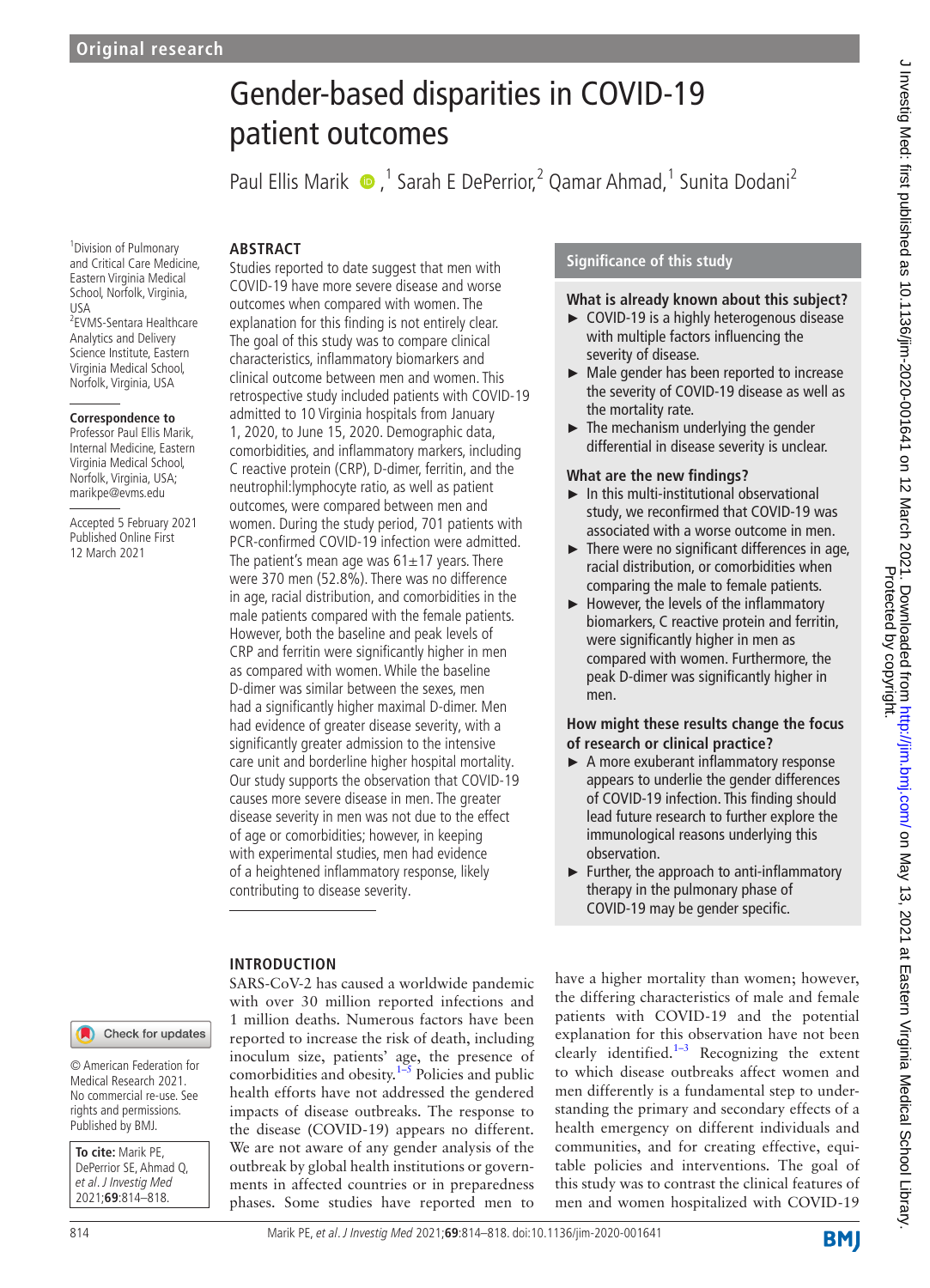<span id="page-1-0"></span>

| <b>Table 1</b> Demographic and clinical characteristics of male and |
|---------------------------------------------------------------------|
| female patients with COVID-19                                       |

|                       | Male $(n=370)$ | Female<br>$(n=331)$ | P value | Values<br>missing<br>(%) |
|-----------------------|----------------|---------------------|---------|--------------------------|
| Age (years)           | 62 (16)        | 61 (19)             | 0.914   | 0(0)                     |
| Race, n (%)           |                |                     | 0.31    | 0(0)                     |
| Non-Hispanic<br>black | 137 (37.0)     | 141 (42.6)          |         |                          |
| Non-Hispanic<br>white | 108 (29.2)     | 94 (28.4)           |         |                          |
| Hispanic/Latino       | 85 (23.0)      | 71(21.5)            |         |                          |
| Other/unknown         | 40 (10.8)      | 25(7.6)             |         |                          |
| Hypertension          | 114 (30.8)     | 122 (36.9)          | 0.091   | 0(0)                     |
| <b>Diabetes</b>       | 162 (43.8)     | 130 (39.2)          | 0.227   | 0(0)                     |
| Heart failure         | 84 (22.7)      | 65 (19.6)           | 0.322   | 0(0)                     |

Categorical variables are presented as count (per cent). Age is presented as mean  $(SD)$ 

infection using the data from a multisystem hospital database.

### **MATERIALS AND METHODS**

We conducted an electronic chart review of patients with a confirmed diagnosis of COVID-19 who were admitted to the Sentara Healthcare System, the largest healthcare system in the Eastern region of Virginia. Data of patients with COVID-19 who were discharged from hospital between January 2020 and June 2020 were collected. Patients were adult (18 and above) and had confirmed SARS-CoV-2 infection diagnosed by nasal PCR. International Classification of Diseases, 10th Revision, codes were used to extract clinical data from the electronic medical record (EMR) system (EPIC, Verona, Wisconsin, USA). The raw EMR data received from Sentara Health System was organized, managed, and analyzed by the Eastern Virginia Medical

School-Sentara Healthcare Analytics and Delivery Science Institute staff. Epidemiological, clinical, laboratory, treatment, and outcomes data were obtained from the EMR.

Descriptive statistics were calculated and distributions assessed for all variables. Missing data were assessed. Continuous variables were summarized as mean and SD, which were normally distributed, and median and IQR, which where not normally distributed. Categorical variables were summarized as count and per cent. Student's t-test and Mann-Whitney U test for non-normal distributions were used to assess differences in continuous variables by sex.  $\chi^2$ tests were used to assess the associations between sex and categorical variables. All analyses were conducted in SAS V.9.4, with p values of less than 0.05 considered statistically significant.

## **RESULTS**

During the study period, 701 patients were admitted with PCR-confirmed COVID-19 infection. The patients' mean age was  $61\pm17$  years. There were 370 men (52.8%) and 331 women. The patients were 39.6% non-Hispanic black and 28.8% non-Hispanic white. During the study period, 188 patients (26.8%) were admitted to the intensive care unit (ICU) with a hospital mortality of 10.9%. The demographic and clinical characteristics of the patients stratifed by gender are provided in [table](#page-1-0) 1. The laboratory data, including baseline and maximal biomarker levels and the clinical outcomes of the patients, are provided in [table](#page-1-1) 2. There were no significant differences in age, racial distribution, or comorbidities when comparing the male patients to the female patients. The baseline and maximal levels of the inflammatory biomarkers, namely, C reactive protein (CRP) and ferritin, were significantly higher in men as compared with women. While the baseline D-dimer did not differ significantly between men and women, the maximal D-dimer was significantly higher in men. The increase in

<span id="page-1-1"></span>

| Laboratory data and outcomes of the male and female patients with COVID-19<br>Table 2 |               |                  |          |                    |  |  |  |  |
|---------------------------------------------------------------------------------------|---------------|------------------|----------|--------------------|--|--|--|--|
|                                                                                       | Male (n=370)  | Female $(n=331)$ | P value  | Values missing (%) |  |  |  |  |
| Initial BUN (mg/dL)                                                                   | 18(20)        | 15(17)           | 0.0002   | 27(3.9)            |  |  |  |  |
| Initial creatinine (mg/dL)                                                            | 1.1(1.0)      | 0.9(0.7)         | < 0.0001 | 27(3.9)            |  |  |  |  |
| Initial WBC (10 <sup>9</sup> /mL)                                                     | 6.7(3.8)      | 6.7(3.7)         | 0.459    | 194 (27.7)         |  |  |  |  |
| Initial lymphocyte count (10 <sup>9</sup> /mL)                                        | 1.0(0.6)      | 1.1(0.7)         | 0.0004   | 37(5.3)            |  |  |  |  |
| Initial neutrophil count $(10^9/mL)$                                                  | 5.5(3.9)      | 4.8(3.8)         | 0.203    | 37(5.3)            |  |  |  |  |
| Initial N:L ratio                                                                     | 5.5(5.7)      | 4.5(4.9)         | 0.002    | 37(5.3)            |  |  |  |  |
| Initial CRP (µg/mL)                                                                   | 9.7(12.7)     | 6.9(9.2)         | 0.0003   | 181 (25.8)         |  |  |  |  |
| Max $CRP$ ( $\mu$ g/mL)                                                               | 12.1(14.7)    | 8.8(13.8)        | 0.0008   | 181 (25.8)         |  |  |  |  |
| Percentage increase in CRP                                                            | 24            | 27               | 0.64     |                    |  |  |  |  |
| Initial ferritin (ng/mL)                                                              | 878 (1096)    | 576 (947)        | < 0.0001 | 222 (31.7)         |  |  |  |  |
| Max ferritin (ng/mL)                                                                  | 1,137 (1,341) | 655 (1145)       | < 0.0001 | 222(31.7)          |  |  |  |  |
| Percentage increase in ferritin                                                       | 29            | 13               | 0.02     |                    |  |  |  |  |
| Initial D-dimer (ng/mL)                                                               | 1.1(2.0)      | 0.9(1.4)         | 0.157    | 180(25.7)          |  |  |  |  |
| Max D-Dimer (ng/mL)                                                                   | 1.7(6.3)      | 1.4(2.9)         | 0.02     | 180 (25.7)         |  |  |  |  |
| Percentage increase in D-dimer                                                        | 54            | 55               | 0.85     |                    |  |  |  |  |
| ICU admission                                                                         | 117 (31.6)    | 71 (21.4)        | 0.002    | 0(0)               |  |  |  |  |
| Hospital mortality                                                                    | 49 (13.2%)    | 28 (8.8%)        | 0.06     | 0(0)               |  |  |  |  |

Categorical variables are presented as count (per cent). All biomarkers are presented as median (IQR) due to non-normal distributions. Bolded p values indicate significance at 0.05 level.

BUN, blood urea nitrogen; CRP, C reactive protein; ICU, intensive care unit; N:L, neutrophil:lymphocyte ratio; WBC, white blood cell.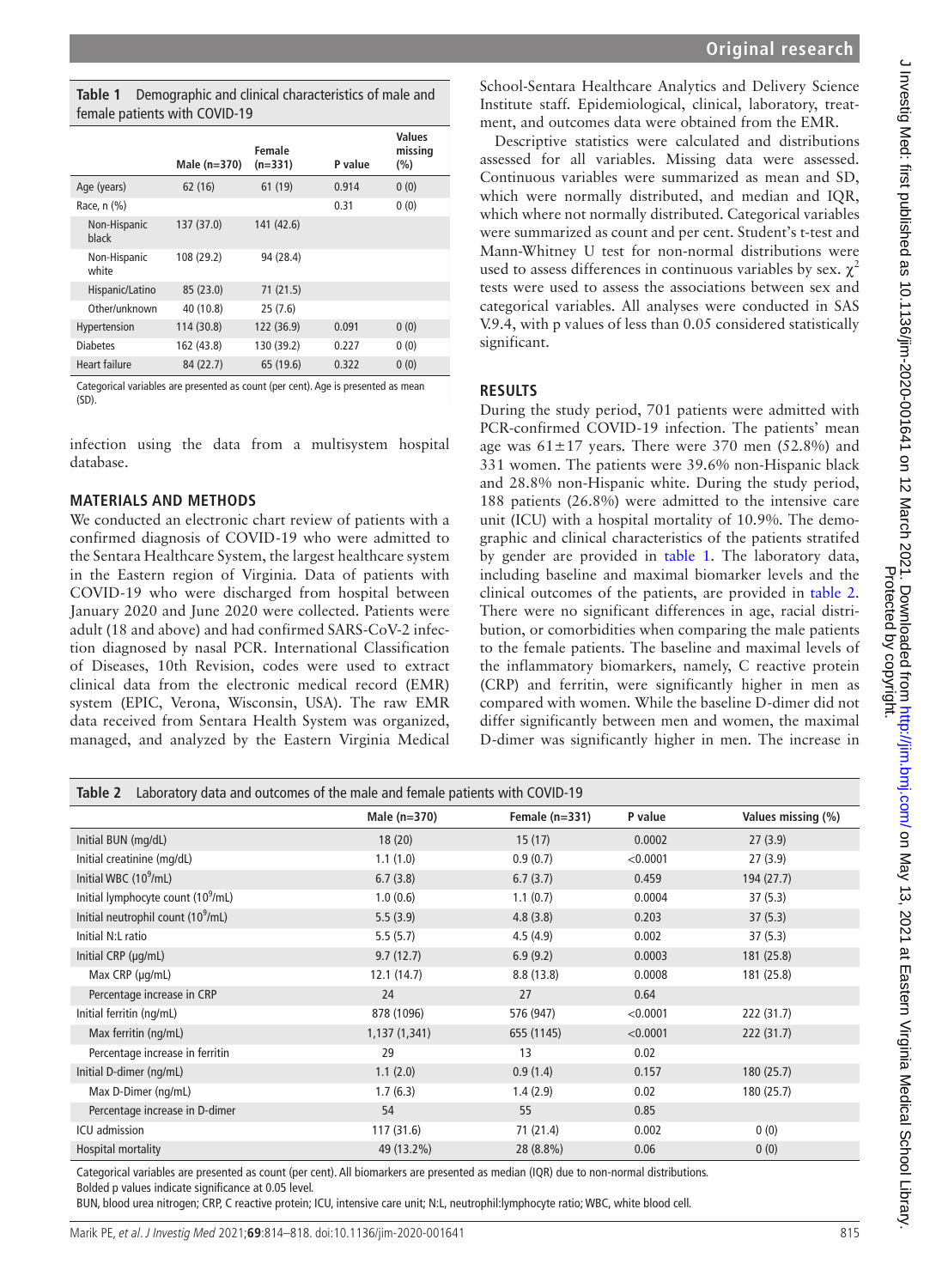CRP (baseline to maximal value) was 24% for men and 27% for women (not significant); similarly, the increase in D-dimer was 54% for men and 55% for women (not significant). However, the increase in ferritin was 29% for men compared with  $13\%$  for women (p=0.02). The baseline neutrophil:lymphocyte ratio, a marker of disease severity, was significantly higher in men. Men had evidence of greater disease severity, with a significantly greater admission to the ICU and borderline higher hospital mortality.

In [table](#page-1-1) 2, the per cent of values missing was presented for each variable. Missing data were limited to laboratory values since not all laboratory tests were collected for all patients. Here missing indicates that a certain laboratory test was not available in the dataset for the patient across the course of treatment. Per cent missing ranged from 3% for blood urea nitrogen and creatinine to 32% for ferritin. Patterns of missingness were assessed, and complete case analysis was appropriate for each test given sufficient power to detect meaningful effects with available sample size. Thus, the degree of missingness would not limit our ability to detect significant results at the 0.05 significance level.

#### **DISCUSSION**

A dysregulated host immune response appears to be the main driver behind severe COVID-19 disease.<sup>67</sup> In this study, we have demonstrated that the inflammatory response to SARS-CoV-2 differs between men and women, and this finding likely contributes to the increased disease severity (high ICU admission rate) and mortality noted in men. It is noteworthy that the baseline levels of D-dimer were similar in men and women; however, the maximal D-dimer levels were significantly higher in men. This finding is likely explained by the fact that the inflammatory response results in a small vessel endothelialitis in the lung,  $89$  which in turn activates the clotting cascade, resulting in microvascular and macrovascular thrombosis. The higher peak D-dimer in men may reflect a more severe endotheliaitis and clot burden; however, as we did not record clotting complications, this association will require further validation. The baseline and maximal levels of CRP and ferritin were signinfcatly higher in men. However, the percentage increase in CRP was proportionally similar in men and in women, while the percentage increase in ferritin was significantly greater in men. The differential increase in CRP versus ferritin between men and women is an interesting observation that remains unexplained. The sex difference in inflammatory response between men and women may be specific to COVID-19. Although the incidence of sepsis is higher in men than in women, there does not appear to be a significant difference in sepsis-associated mortality between the sexes.<sup>[10–13](#page-3-3)</sup> Furthermore, in patients with septic shock, cytokine profiles have been reported to be similar between men and women.<sup>[14](#page-3-4)</sup>

Age and comorbidities have been demonstrated to be important predictors of disease severity and mortality in patients with COVID-19.<sup>1-5</sup> However, in our study, these variables did not differ between men and women. Our study, therefore, suggests that men and women respond differently to the SARs-CoV-2 virus, with men having a heightened inflammatory response. A number of mechanisms may explain this observation.

ACE-2 is expressed on cells of the nasal and oral mucosa and on type II pneumocytes and is the essential binding protein for entrance of SARS-CoV-2 into the cell.<sup>15</sup> <sup>1</sup> Binding of the SARS-CoV-2 spike protein to ACE2 results in fusion of the virus with the cell membrane and internalization of the virus–ACE2 complex with decreased surface ACE2 expression.<sup>17</sup> ACE2 functions as a major regulator of the renin–angiotensin axis by converting angiotensin I and angiotensin II into angiotensin 1–9 and angiotensin 1–7 (Ang 1–7), respectively.<sup>[18 19](#page-4-1)</sup> Ang 1–7 is a pulmonary vasodilator and has anti-inflammatory effects. Lung tissue has high RAS activity, as is the leading site of angiotensin II synthesis. Loss of ACE2 disturbs the ACE1/ACE2 balance favoring the production of angiotensin II, which is a potent pulmonary vasoconstrictor and promotes inflammation and oxidative stress.<sup>19</sup> In patients with H7N9 influenzae, high angiotensin II levels were associated with disease severity and mortality.<sup>[20](#page-4-3)</sup> Experimental studies in models of acute respiratory distress syndrome as well as SARS-CoV-2 induced lung injury have demonstrated that reduced ACE2 levels are associated with worse lung injury.<sup>17 21</sup> Furthermore, contrary to expectations, a negative correlation exists between ACE2 expression and COVID-19 fatality.<sup>[22](#page-4-4)</sup> The gene for ACE2 is located on the X chromosome, $19$  and women express significantly higher levels of ACE2 than men.<sup>[22](#page-4-4)</sup> This male–female differential expression of ACE2 with decreased Ang 1–7 may partly explain the greater risk of respiratory failure and lung injury in men.

Apart from the differential expression of ACE2, the X-chromosome carries about 1200 genes, including genes for cytokines/cytokine receptors, toll-like receptor (TLR) mediated signaling pathway genes, nuclear factor-κβ (NF-κβ) and mitogen-activated protein kinase signaling genes, genes involved in apoptosis, and immune-modulators such as CD40 ligand and forkhead box protein P3. $^{23}$  $^{23}$  $^{23}$  The differential expression of these genes may be partly responsible for differences in innate and adaptive immunity between men and women. High copy numbers of TLR7 (located on the X-chromosome) and elevated interferon regulatory factor-*7* expression in women induce increased interferon-β, which may protect against viral infections.<sup>[24](#page-4-6)</sup>

Sex hormones likely play a role in modulating the immune response to a pathogen. It has been suggested that testosterone may lead to increased disease severity in patients with COVID-19 infection by increasing the expression of the transmembrane protease, serine 2 (TMPRSS2), which is required for priming of the spike protein for cell fusion. The human TMPRSS2 gene has an androgen response element, and in humans, androgens are the only known transcription promoters for the TMPRSS2 gene. $^{25}$  Unlike expression of ACE2, increased expression of TMPRSS2 results in greater entry of SARS-CoV-2 into the cell. Androgenetic alopecia (baldness) is androgen mediated and is dependent on genetic variants found in the androgen receptor located on the X chromosome.[26](#page-4-8) Goren *et al* reported that 71% of men admitted to a hospital in Spain with severe COVID-19 infection had clinically significant androgenic alopecia compared with a prevalence of 31%–53% in age-matched controls.<sup>[26](#page-4-8)</sup>

While testosterone may be 'harmful', evidence suggest that estrogens may be protective in women with COVID-19 disease. Estrogens are known to suppress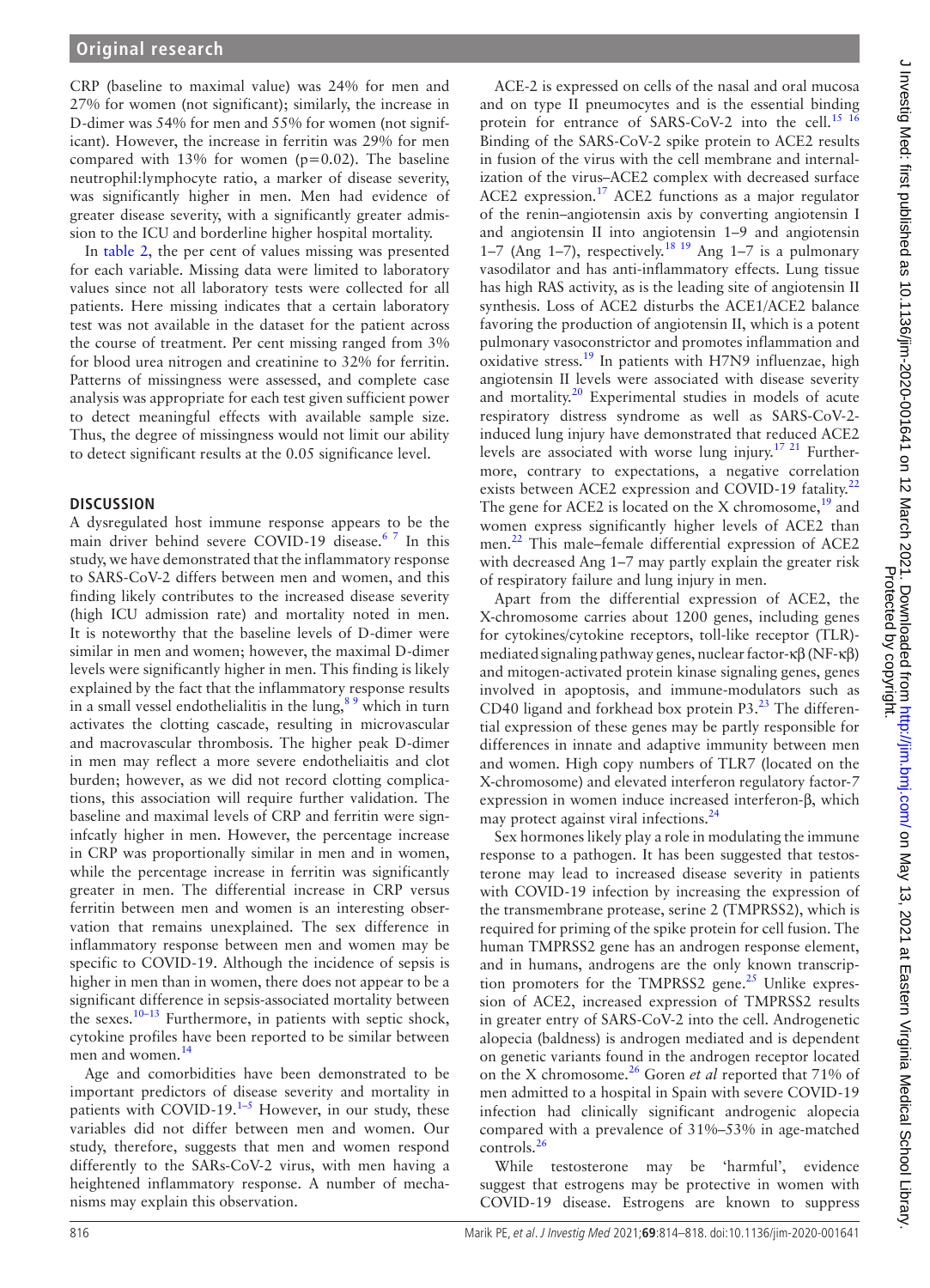monocyte–macrophage recruitment by downregulating chemokine expression during inflammation and inhibiting TLR4-mediated NF-κβ activation in macrophages.<sup>27 28</sup> In a murine experimental model, male mice were more susceptible to SARS-CoV infection compared with age-matched female mice. $29$  In this study, the degree of sex bias to SARS-CoV infection increased with the advancing age of the mice. Furthermore, enhanced susceptibility of male mice to SARS-CoV was associated with elevated virus titers with increased accumulation of inflammatory monocyte macrophages and neutrophils in the lungs of male mice. Levels of proinflammatory cytokines tumor necrosis factor- $\alpha$ , interleukin (IL)-1 and IL-6 were significantly higher in male mice compared with female mice. Finally, gonadectomy did not affect disease outcome in male mice, while ovariectomy or estrogen receptor antagonists caused increased mortality in the female mice. This animal model appears to mirror the findings of our study with an exuberant, and ineffective, cytokine response underlying the increased disease severity in males (men and male mice). In addition, ex-vivo studies in humans demonstrated that X-linked mosaicism of genes of the innate immune response (in women) was associated with reduced cytokine production following TLR4 activation by lipopolysaccharide, and this finding was indepen-dent of sex hormones.<sup>[30](#page-4-11)</sup>

While it appears that men with COVID-19 have a more robust inflammatory response than women and that this may account for the greater disease severity in men, additional factors may play a contributory role. Sex-specific differences in antibody responses against SARS-CoV-2 have been reported. $31$  SARS-CoV-2 causes a major shift in cellular metabolism<sup>32</sup>; these changes may differ between the sexes. Women are more likely than men to take dietary supplements, including vitamin  $D<sup>33</sup>$  $D<sup>33</sup>$  $D<sup>33</sup>$  Vitamin D insufficiency increases the cytokine storm and is associated with a greater risk of death from COVID-19 than vitamin D-sufficient individuals.[34–36](#page-4-15)

Our study has several limitations. Most importantly, the duration of symptoms prior to presentation to hospital was not extractable from the EMR. It is possible that men presented later to hospital than women and therefore were farther into their inflammatory disease with higher initial inflammatory biomarkers, ICU admissions and deaths. Future studies should evaluate this potential confounder. The treatment of patients was standardized, using a systemwide protocol; it possible, though unlikely, that treatment varied according to the patients' sex. We did not perform ex vivo testing to assess T-cell function nor the humoral immune response. Furthermore, we did not measure type I interferons nor a panel of proinflammatory mediators. These factors and those listed previously should be evaluated in future studies.

In conclusion, our study supports the observation that COVID-19 causes more severe disease in men. The greater disease severity in men was not due to the effect of age or comorbidities; however, in keeping with experimental studies, men had evidence of a heightened inflammatory response. Estrogens suppress the production of proinflammatory cytokines, and this may be the major mechanism explaining the sex differential in patients with COVID-19.

**Acknowledgements** We thank the Sentara Quality Research Institute and the Sentara Healthcare system for their support in providing electronic medical record data for this project.

**Contributors** QA, SEDP, and PEM had full access to all of the data in the study and take responsibility for the integrity of the data and the accuracy of the analysis. Study concept and design: PEM, QA, and SEDP. Acquisition, analysis, or interpretation of data: SEDP, PEM, QA, and SD. Drafting of the manuscript: QA, SEDP, SD, PEM. Critical revision of the manuscript: all authors. Administrative and technical support: SD. PEM takes responsibility for the content of the manuscript, including the data and analysis.

**Funding** The authors have not declared a specific grant for this research from any funding agency in the public, commercial or not-for-profit sectors.

**Competing interests** None declared.

**Patient consent for publication** Not required.

**Ethics approval** The study was approved by the Eastern Virginia Medical School Institutional Review Board (#20–07 XX-0148), and informed consent was waived since it was a retrospective study.

**Provenance and peer review** Not commissioned; externally peer reviewed.

**Data availability statement** All data relevant to the study are included in the article. Deidentified subject data from which the study is composed is available upon reasonable peer request.

This article is made freely available for use in accordance with BMJ's website terms and conditions for the duration of the covid-19 pandemic or until otherwise determined by BMJ. You may use, download and print the article for any lawful, non-commercial purpose (including text and data mining) provided that all copyright notices and trade marks are retained.

#### **ORCID iD**

Paul Ellis Marik<http://orcid.org/0000-0001-5024-3949>

#### **REFERENCES**

- <span id="page-3-0"></span>1 Fried MW, Crawford JM, Mospan AR, et al. Patient characteristics and outcomes of 11,721 patients with COVID19 hospitalized across the United States. [Clin Infect Dis](http://dx.doi.org/10.1093/cid/ciaa1268) 2020:ciaa1268.
- 2 Chen T, Wu D, Chen H, et al. Clinical characteristics of 113 deceased patients with coronavirus disease 2019: retrospective study. [BMJ](http://dx.doi.org/10.1136/bmj.m1091) 2020;368:m1091.
- 3 Tartof SY, Qian L, Hong V, et al. Obesity and mortality among patients diagnosed with COVID-19: results from an integrated health care organization. [Ann Intern Med](http://dx.doi.org/10.7326/M20-3742) 2020;173:773–81.
- 4 Richardson S, Hirsch JS, Narasimhan M, et al. Presenting characteristics, comorbidities, and outcomes among 5700 patients hospitalized with COVID-19 in the new York City area. [JAMA](http://dx.doi.org/10.1001/jama.2020.6775) 2020;323:2052.
- 5 Petrilli CM, Jones SA, Yang J. Factors associated with hospitalization and critical illness among 4103 patients with COVID-19 disease in New York City. medRxiv 2020.
- <span id="page-3-1"></span>6 Blanco-Melo D, Nilsson-Payant BE, Liu W-C, et al. Imbalanced host response to SARS-CoV-2 drives development of COVID-19. [Cell](http://dx.doi.org/10.1016/j.cell.2020.04.026) 2020;181:1036–45.
- 7 Giamarellos-Bourboulis EJ, Netea MG, Rovina N, et al. Complex immune dysregulation in COVID-19 patients with severe respiratory failure. Cell Host [Microbe](http://dx.doi.org/10.1016/j.chom.2020.04.009) 2020;27:992–1000.
- <span id="page-3-2"></span>8 Ackermann M, Verleden SE, Kuehnel M, et al. Pulmonary vascular Endothelialitis, thrombosis, and angiogenesis in Covid-19. [N Engl J Med](http://dx.doi.org/10.1056/NEJMoa2015432) 2020;383:120–8.
- 9 Lowenstein CJ, Solomon SD. Severe COVID-19 is a microvascular disease. [Circulation](http://dx.doi.org/10.1161/CIRCULATIONAHA.120.050354) 2020;142:1609–11.
- <span id="page-3-3"></span>10 Martin GS, Mannino DM, Eaton S, et al. The epidemiology of sepsis in the United States from 1979 through 2000. [N Engl J Med](http://dx.doi.org/10.1056/NEJMoa022139) 2003;348:1546–54.
- 11 Angus DC, Linde-Zwirble WT, Lidicker J, et al. Epidemiology of severe sepsis in the United States: analysis of incidence, outcome, and associated costs of care. [Crit Care Med](http://dx.doi.org/10.1097/00003246-200107000-00002) 2001;29:1303-10.
- 12 Lopez-Alcalde J, Antequera Martín A, Stallings E, et al. Evaluation of the role of sex as a prognostic factor in critically ill adults with sepsis: systematic review protocol. *[BMJ Open](http://dx.doi.org/10.1136/bmjopen-2019-035927)* 2020:10:e035927.
- 13 Papathanassoglou E, Middleton N, Benbenishty J, et al. Systematic review of gender- dependent outcomes in sepsis. [Nurs Crit Care](http://dx.doi.org/10.1111/nicc.12280) 2017;22:284-92.
- <span id="page-3-4"></span>14 Marik PE, Zaloga GP. Hypothermia and cytokines in septic shock. Norasept II study Investigators. North American study of the safety and efficacy of murine monoclonal antibody to tumor necrosis factor for the treatment of septic shock. [Intensive Care Med](http://dx.doi.org/10.1007/s001340051237) 2000;26:716–21.
- <span id="page-3-5"></span>15 Yan R, Zhang Y, Li Y, et al. Structural basis for the recognition of SARS-CoV-2 by full-length human ACE2. [Science](http://dx.doi.org/10.1126/science.abb2762) 2020;367:1444–8.